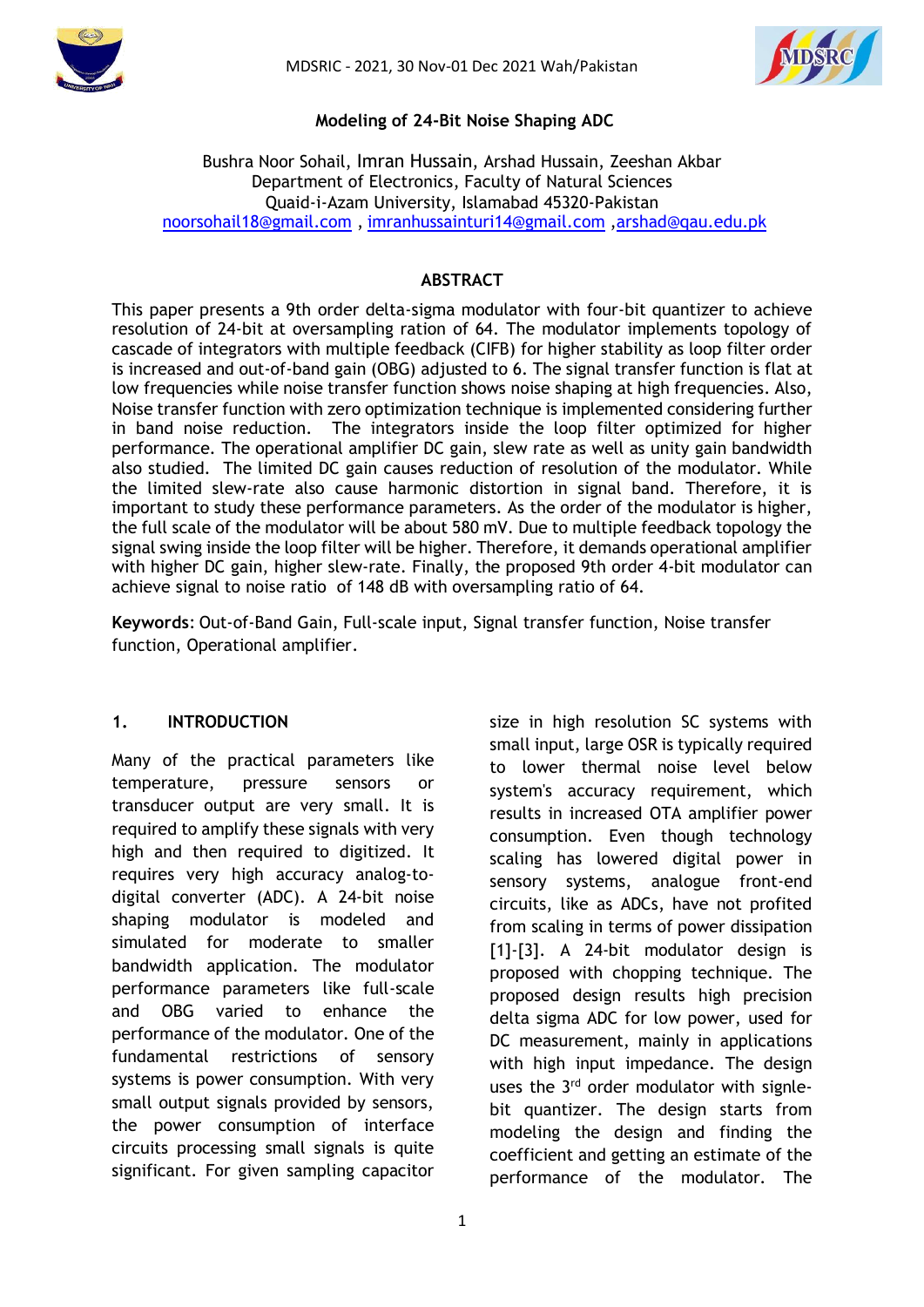



estimated performance of the modulator will be used as initial value that may degrade and result in much lower performance. To reduce an input dependent residual offset which is generated through a clock feed through, an adjustable chopping mechanism is also provided. Furthermore, it increases first integrator's noise performance. The delay generation for the chopping techniques to adjust the delay cell timing. The digital control logic will generate the logic for these delay cells. This chip is designed in 65nm technology, and its area is 1.17mm<sup>2</sup>. A 3.3 volt is applied as a power supply and total power dissipation is 860 microwatts. ADC get a 20-bit resolution, 0.6 micro volt offset and 10 ppm INL. It also overcomes mismatch in 1<sup>st</sup> integrator and offset which is caused by clock feedthrough. To overcome chopping spikes a delay cell is applied. At the same time, to remove mismatches of integrator one more chopper is applied [4]. For applications of a battery powered sensor, 20 bit incremental analog to digital converter is presented. It's based on low-power zoom ADC architecture that uses a course 6 bit SAR conversion followed by fine 15 bit delta sigma conversion. To get more PVT tolerance and gain ADC uses integrators which on basis of cascoded dynamic inverters to improve its energy efficiency even more. To accomplish both low offset and good linearity, dynamic error correction techniques including as chopping, auto-zeroing and DEM are used. This ADC get 20 bit resolution, 1 micro volt offset and 6 ppm INL at conversion time which is 40ms.The power supply voltage is 1.8 volt and drawing current is 3.5 micro ampere. This corresponds to state of the art FoM of 182.7 dB. 160nm CMOS technology is used and chip area is 0.35mm<sup>2</sup> [5]. Another work describes a second-order incremental converter based on 2nd order delta sigma modulator. The

approach employs a 3 bit DAC with inherent linearity, ideal integrator reset, and unique technique based on single or double chopping to provide effective offset cancellation. The circuit, designed in mixed 0.18-0.6 micrometer CMOS technology, obtains 1.5 µV residual offset with  $2V_{PP}$  fully differential range. The resolution is 19 bit obtained with 512 clock periods [6]. Another incremental ADC described as low power 22 bits incremental ADC, which include on chip digital filter and low noise or low drift oscillator, realize 0.6-µm CMOS process. It includes a novel fractal sequence-based offset cancellation mechanism, a novel high-accuracy gain control circuit, and a novel reduced-complexity sinc filter realisation. The measured DC offset 2 µV, output noise was 0.25 ppm, INL 4 ppm and gain error 2 ppm. The proposed design with measurement results operates with single 2.7 5 V supply. The total current is 120 microampere during conversion[7].

This paper proposed a9th order deltasigma modulator with four-bit quantizer to achieve resolution of 24-bit at oversampling ration of 64. The modulator implements topology of cascade of integrators with multiple feedback (CIFB) for higher stability as loop filter order is increased and out-of-band gain (OBG) adjusted to 6. The signal transfer function is flat at low frequencies while noise transfer function shows noise shaping at high frequencies. Also, Noise transfer function with zero optimization technique implemented considering further in-band noise reduction. The integrators inside the loop filter optimized for higher performance. The operational amplifier DC gain, slew-rate as well as unity gain bandwidth also studied. The limited DC gain causes reduction of resolution of the modulator. While the limited slew rate also causes harmonic distortion in signal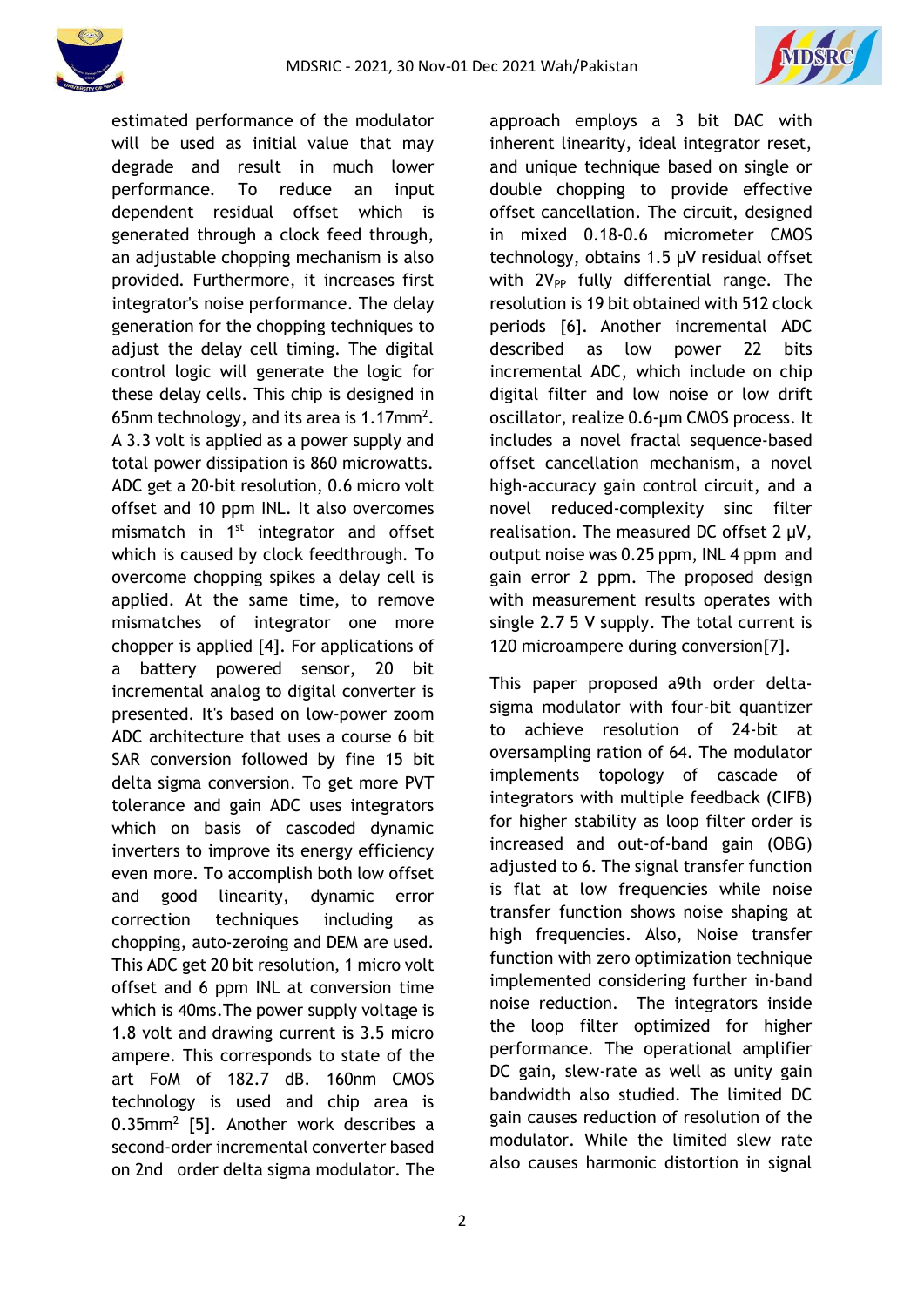



band. Therefore, it is important to study these performance parameters. As the order of modulator is higher, the full scale of the modulator will be about 580 mV. Due to multiple feedback topology the signal swing inside the loop filter will be higher. Therefore, it demands operational amplifier with higher DC gain, higher slewrate. Finally, the proposed 9th order 4-bit modulator can attain signal to noise ratio of 148 dB with oversampling ratio (OSR) of 64.

After the introduction, the second section discuss the design of the modulator design with CIFB and CIFF structure, while the third section describes the modeling and simulation of the modulator and explain the operational amplifier for integrator for the nine-order with 4-bit quantizer for switched-capacitor implementation. Finally, the section four concludes the paper.

## **2. MODULATOR DESIGN**

The design of delta-sigma modulator initiated using modeling of the modulator [8]-[9]. A higher order with nine integrators in the loop filter and four-bit quantizer modulator modeled using Delta-Sigma Toolbox [10]. The CIFF as well as CIFB investigate for higher out-of-bandgain (OBG) of 6 with moderate oversampling ratio of 64 without NTF zero optimization technique. The modulator with CIFB topology can achieve SNR of 148 dB with OSR of 64. Due to the reason of low pass modulator, the STF of the modulator have low pass behavior. While the NTF have high pass response to shape more quantization noise at high frequency.. These coefficients represent the ratio of capacitors at the discretetime implementation of the modulator. While for the CT implementation these coefficient needs to be converted into the CT equivalent coefficient [9]. Then these



**Figure 1: STF and NTF plot (CIFB)**



**Figure 2: STF and NTF plot (CIFB)**

converted coefficients will be used to choose the resistor and capacitor ratio considering the sampling frequency. Those coefficients which are not mentioned, have value zero. The signal transfer function and noise transfer function of modulator is shown in Figure 1. As it is shown from the Figure 1 clearly that the OBG of the CIFB modulator is 6. While STF of the modulator shows lowpass response to allow those signals, which are at low frequencies and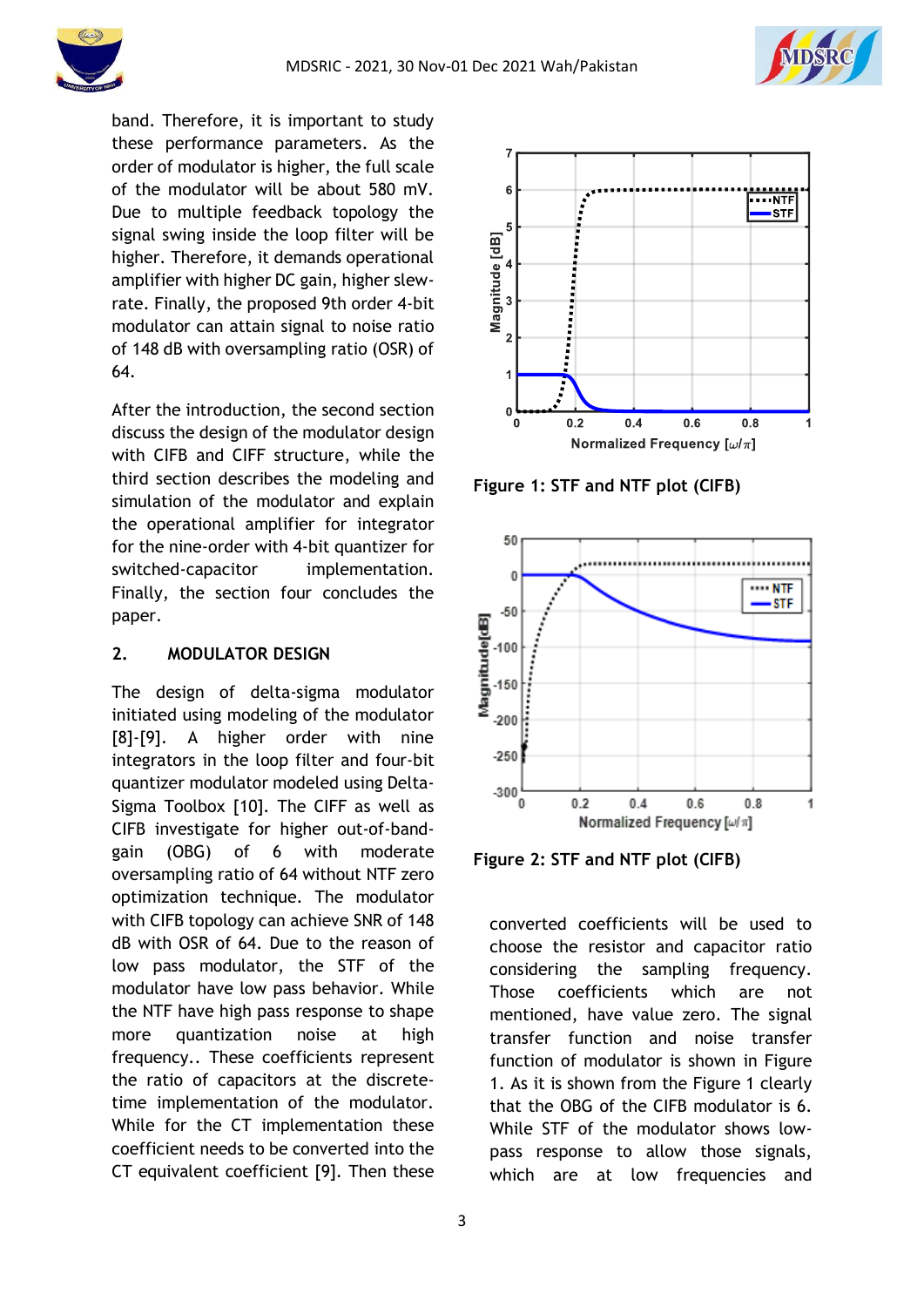



attenuate high frequency signal. The Figure 2 shows ideal STF and Noise transfer function plot of the CIFB modulator topology. The Figure 3 shows the output PSD plot with SNR of 148, achieving effective number of bit (ENOB) of 24-bit. The modulator NTF shows a sharp noise shaping response due to the reason that all integrator inside the loopfilter is assumed having infinite DC gain. The noise floor is at the level of - 170dB, the quantization noise is suppressed maximum with nine integrators inside the loop filter. Due to moderate OSR of 64, the signal bandwidth is small. Due to CIFB topology of the modulator the signal swing inside the



**Figure 3: Output PSD plot (CIFB)**

loopfilter is large as a results operational amplifier with very high DC gain will be demanded for the suppression of the quantization noise. Because of CIFB topology stability of loop filter is very high due to the advantage of multiple feedbacks, while the overall modulator becomes power hungry with many high DC gain amplifier inside the loop filter.

# **3. RESULTS & DICUSSION**

The complete modulator with coefficient obtained from the Toolbox are simulated further to get an estimate the performance of the modulator. To realize the practical implementation of the modulator, non-idealities needs to be simulated so that circuit designed can get an estimate of the performance. The simulation environment SDToolbox [11] which simulates the circuit non-idealities are used. This section will discuss about the circuit non-idealities like thermal noise or kT/C, flicker noise, finite operational amplifier gain, finite slewrate, finite gain-bandwidth (GBW).

# **4. CONCLUSION**

A 9th order delta-sigma modulator with four-bit quantizer to achieve resolution of 24-bit at oversampling ration of 64. The modulator implements topology of cascade of integrators with multiple feedback (CIFB) for higher stability as loop filter order is increased and out-ofband gain (OBG) adjusted to 6. The signal transfer function is flat at low frequencies while noise transfer function shows noise shaping at high frequencies. Also, Noise transfer function zero optimization technique implemented considering further in band noise reduction. The integrators inside the loop filter optimized for higher performance. The operational amplifier DC gain, slew rate as well as unity gain bandwidth also studied. The limited DC gain causes reduction of resolution of the modulator. While the limited slew rate also cause harmonic distortion in signal band. Therefore, it is important to study these performance parameters. As the order of the modulator is higher, the full scale of the modulator will be about 580 mV. Due to multiple feedback topology the signal swing inside the loop filter will be higher. Therefore, it demands